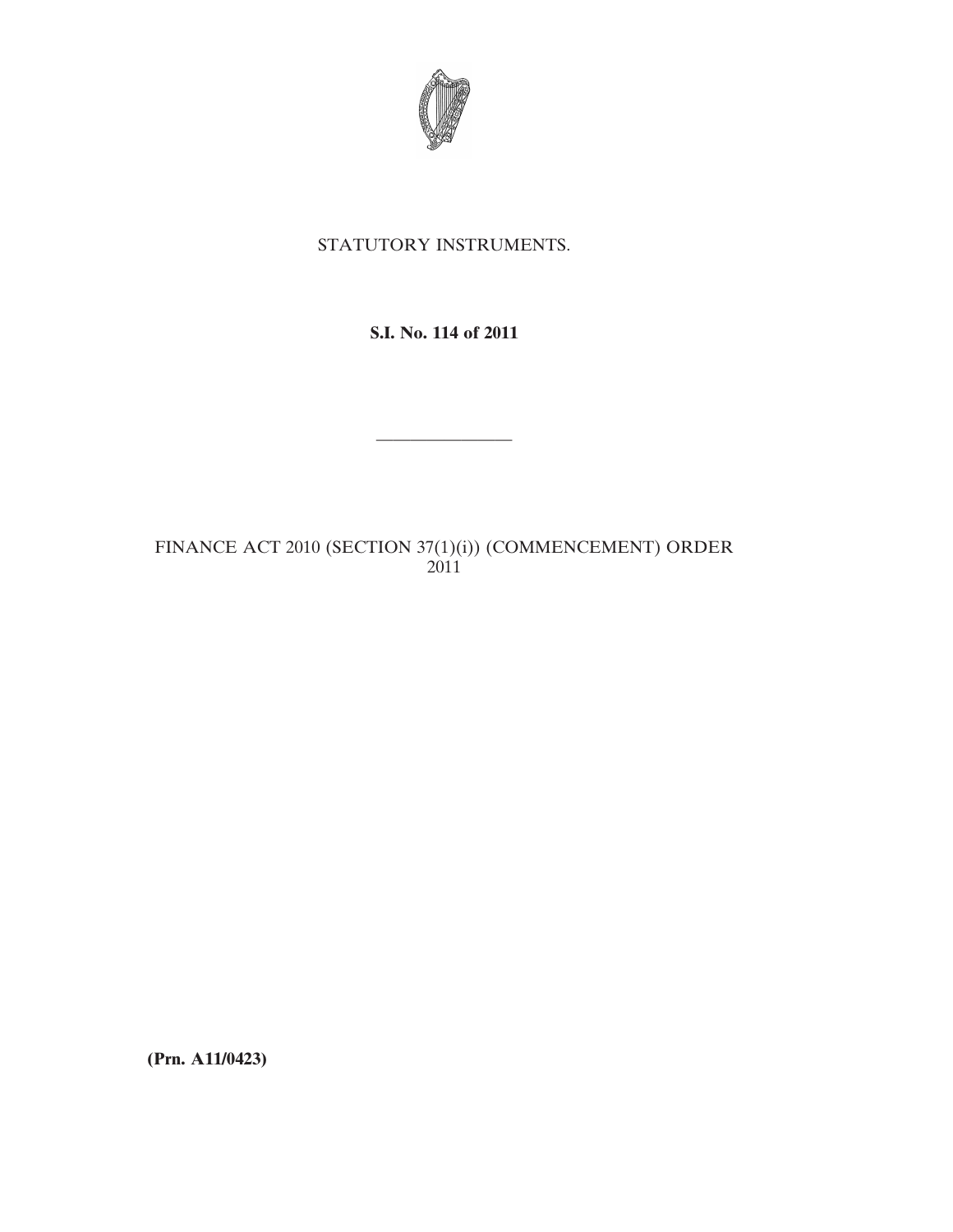### FINANCE ACT 2010 (SECTION 37(1)(i)) (COMMENCEMENT) ORDER 2011

I, BRIAN LENIHAN, Minister for Finance, in exercise of the powers conferred on me by section  $37(2)(c)$  of the Finance Act 2010 (No. 5 of 2010), hereby order as follows:

1. This Order may be cited as the Finance Act 2010 (Section  $37(1)(i)$ ) (Commencement) Order 2011.

2. The 1st day of January 2011 is appointed as the day on which section 37(1)(i) of the Finance Act 2010 (No. 5 of 2010) comes into operation.



BRIAN LENIHAN, Minister for Finance.

*Notice of the making of this Statutory Instrument was published in "Iris Oifigiúil" of* 18*th March*, 2011.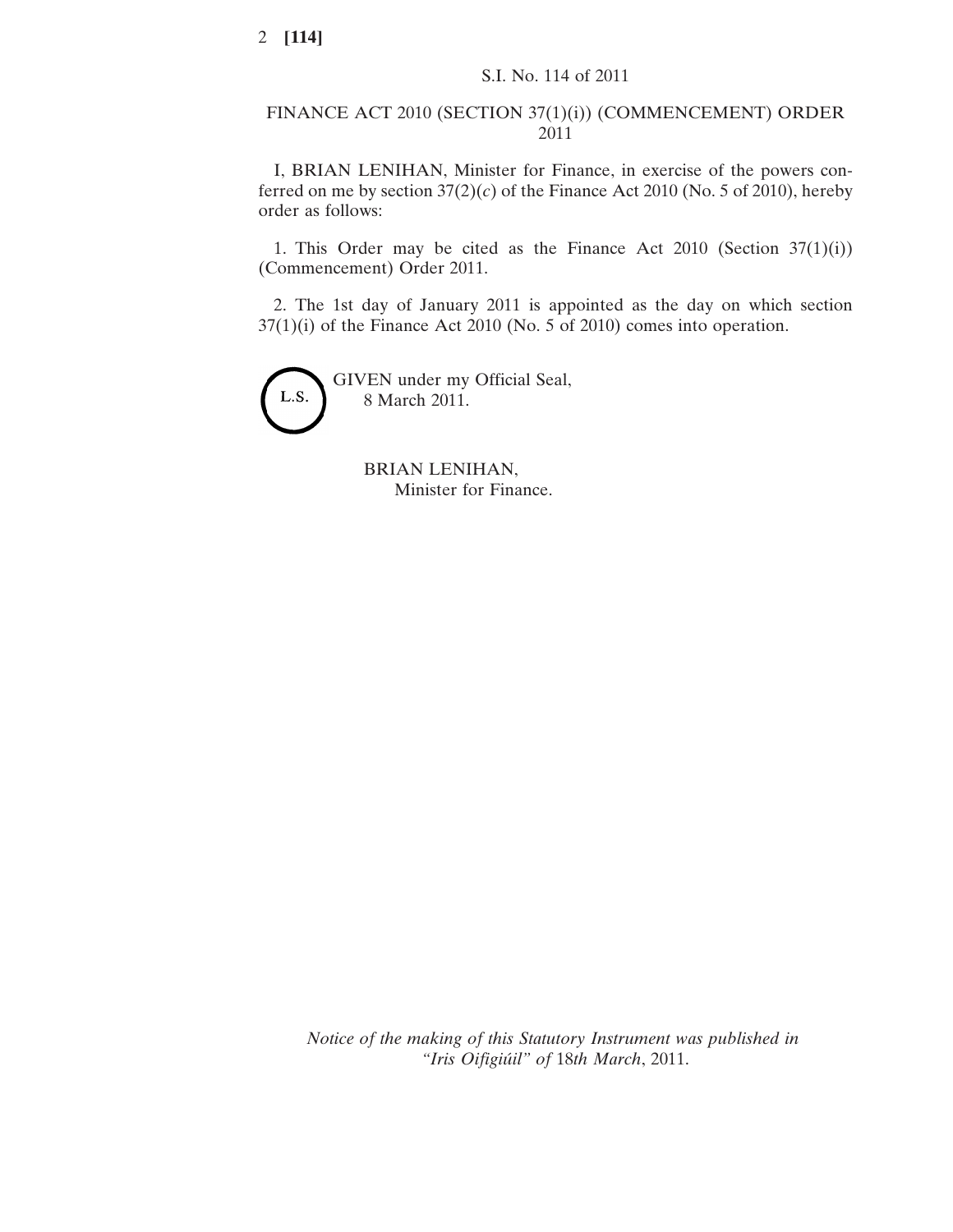#### EXPLANATORY NOTE

*(This note is not part of the Instrument and does not purport to be a legal interpretation)*

This Order brings into operation the provisions of section  $37(1)(i)$  Finance Act 2010.

That section provides for the amendment of section 262 of Taxes Consolidation Act 1997, which requires a relevant deposit taker to issue to the person entitled to the relevant interest a statement showing details of Deposit Interest Retention Tax deducted from a payment of relevant interest. The Order applies the provisions of section 262 as amended by section 37 of the Finance Act 2010 to any payments of relevant interest made on or after 1 January 2011. Previously the relevant deposit taker only had to provide such information on foot of a request from the person entitled to the relevant interest.